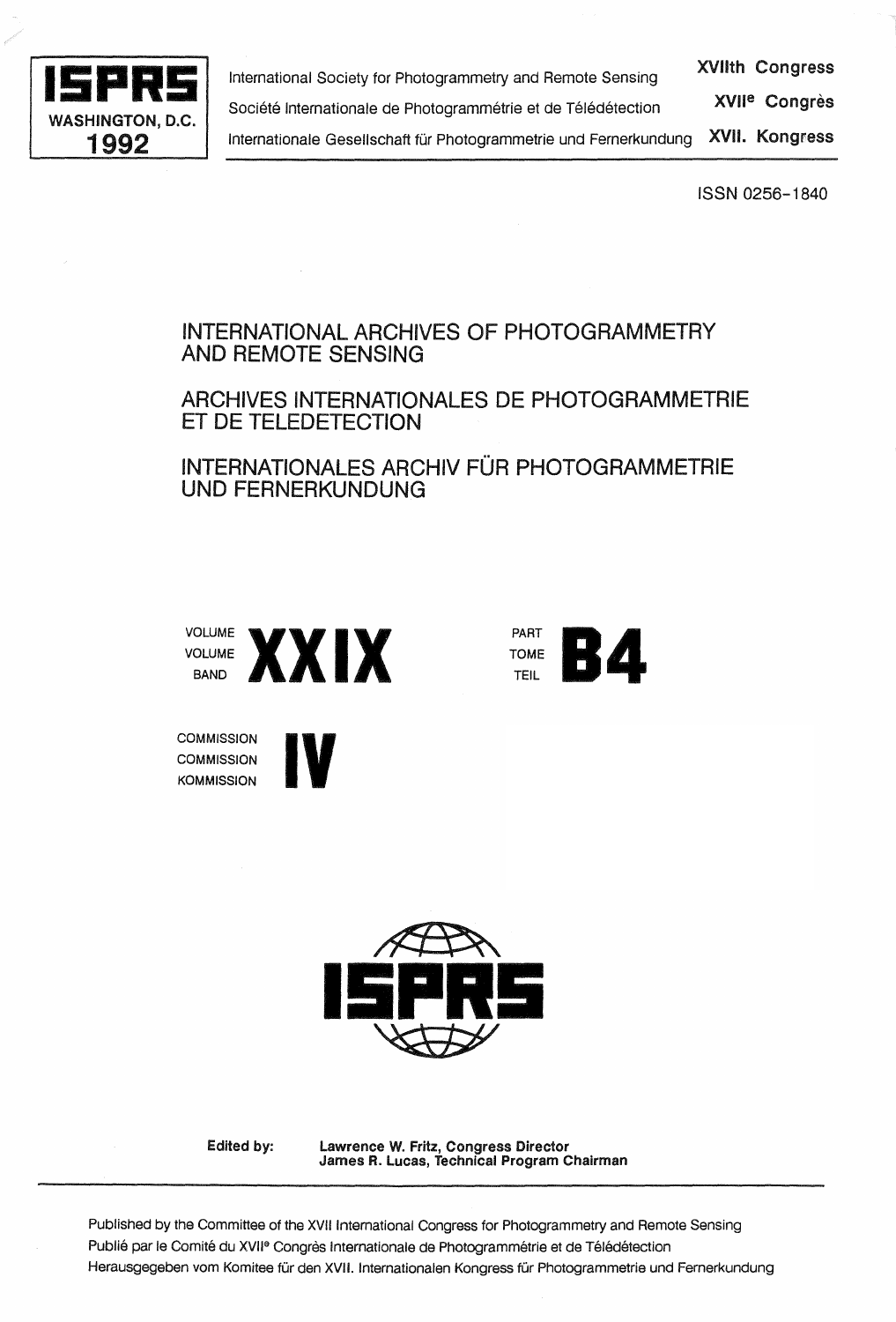## 1988-1992 ISPRS COUNCIL

| President                    |
|------------------------------|
| <b>Secretary General</b>     |
| <b>Congress Director</b>     |
| Treasurer                    |
| <b>First Vice President</b>  |
| <b>Second Vice President</b> |

Kennert Torlegard (Sweden) Shunji Murai (Japan) Lawrence W. Fritz (USA) Keith Atkinson (UK) Gottfried Konecny (Germany) Ivan S. Katzarsky (Bulgaria)

### 1988-1992 TECHNICAL COMMISSION PRESIDENTS

|                   | Commission I - Primary Data Acquisition<br>Marcio N. Barbosa (Brazil)                                                                  |
|-------------------|----------------------------------------------------------------------------------------------------------------------------------------|
| Commission $II$ – | <b>Systems for Data Processing and Analysis</b><br>Klaus Szangolies (Germany)                                                          |
|                   | Commission III - Mathematical Analysis of Data<br>Li Deren (P.R. China)                                                                |
|                   | Commission IV - Cartographic and Data Base Applications of<br><b>Photogrammetry and Remote Sensing</b><br>Takeshi Hirai (Japan)        |
|                   | Commission $V -$ Close Range Photogrammetry and Machine Vision<br>Armin Gruen (Switzerland)                                            |
|                   | Commission VI - Economic, Professional and Educational Aspects of<br><b>Photogrammetry and Remote Sensing</b><br>John Badekas (Greece) |
|                   | Commission VII – Interpretation of Photographic and Remote<br><b>Sensing Data</b><br>Frank Hegyi (Canada)                              |

#### VOLUME XXIX PART B

Produced by the American Society for Photogrammetry and Remote Sensing · through the efforts of: L.W. Fritz, Congress Director

J.R. Lucas, Technical Program Chairman

L.H. Perry, Technical Program Data Base

D.F. Hemenway, Jr., Publication

Copies of individual volumes and complete sets of the ISPRS *Volume XXIX, International Archives of Photogrammetry and Remote Sensing may be obtained from:* American Society for Photogrammetry and Remote Sensing

> 5410 Grosvenor Lane, Suite 210 Bethesda, MD 20814-2160 USA Phone: +1-301-493-0290 FAX:  $+1-301-493-0208$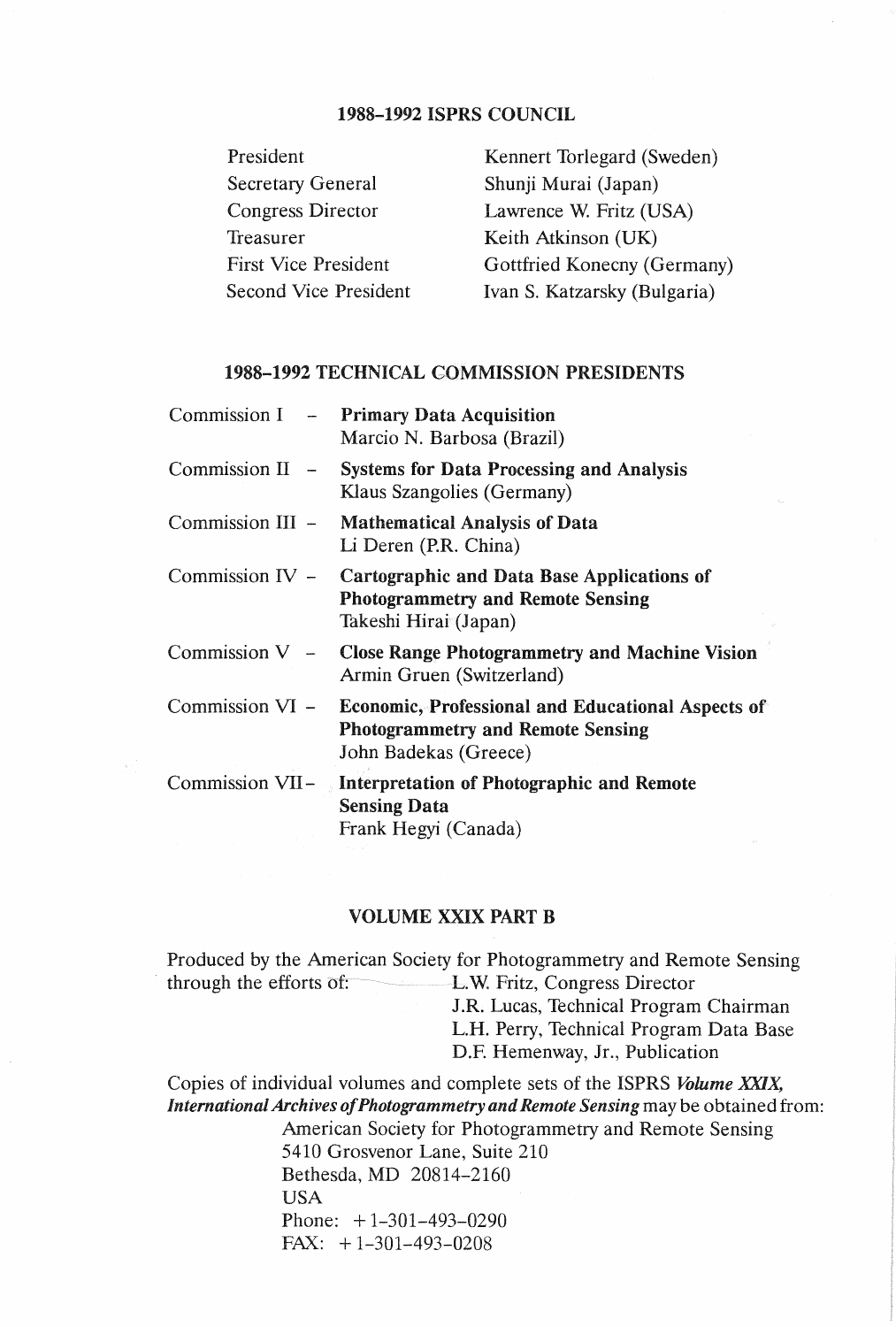#### TABLE OF CONTENTS

### VOLUME XXIX, PART B4

# THE INTERNATIONAL ARCHIVES OF PHOTOGRAMMETRY AND REMOTE SENSING

#### ISPRS COMMISSION IV - CARTOGRAPHIC AND DATA BASE APPLICATIONS OF PHOTOGRAMMETRY AND REMOTE SENSING

| Research on the Dynamic Monitoring System for Forage Livestock<br>Balance in the Temperature Grassland of China |             |
|-----------------------------------------------------------------------------------------------------------------|-------------|
| Li Bo (CHINA), et al.<br><b>XApplication of Digital Cameras and GPS for Aerial Photogrammetric</b>              | $\mathbf 1$ |
| Mapping<br>Kurt Novak (USA)                                                                                     | 5           |
| Photogrammetric Applications for GIS/LIS, Unstructured Data Capture<br>and Topology Builder                     |             |
| B. Studemann (SWITZERLAND), et al.                                                                              | 10          |
| Rectification of Aircraft Thematic Mapper Imagery                                                               |             |
| Martin J. Smith (UNITED KINGDOM), et al.<br>Application of Photogrammetric Methods to the Creation of State     | 15          |
| Cadastre of Real Properties and GIS in the Czech Republic                                                       |             |
| M. Roule (CZECHOSLOVAKIA), et al.                                                                               | 19          |
| <b>YGPS Control for Digital Mapping</b>                                                                         |             |
| Joseph Forrai (ISRAEL)                                                                                          | 24          |
| $\times$ How to Interpolate a Surface with Break Lines?                                                         |             |
| Zi-Tan Chen (USA)                                                                                               | 28          |
| Software for Cartographic Raster-to-Vector Conversion                                                           |             |
| Laurence R. Moore (USA)                                                                                         | 31          |
| Development of the GPS Site Patrol System                                                                       | 35          |
| Tomonori Takada (JAPAN), et al.<br>Hydrodynamic Modelling by Utilizing GIS in Paranagua Bay, Parana,            |             |
| Brazil                                                                                                          |             |
| Mauro R. Martins (BRAZIL), et al.                                                                               | 42          |
| Development of "Japan Vegetation Data Base"                                                                     |             |
| Atsushi Tsunekawa (JAPAN)                                                                                       | 50          |
| Some Problems in Large Scale Mapping                                                                            |             |
| Ma Li Rong (BOTSWANA)                                                                                           | 57          |
| An Alternative Technique for Updating Digital Map Data within a                                                 |             |
| Pilot Project in Egypt                                                                                          |             |
| Osman A. A. Akif (EGYPT), et al.                                                                                | 60          |
| Semi-Automatic Derivation of Digital Elevation Models from<br>Stereoscopic 3-Line Scanner Data                  |             |
| Manfred Lehner (GERMANY), et al.                                                                                | 68          |
| Optimum Sampling for Digital Terrain Modelling                                                                  |             |
| Massoud Charif (NETHERLANDS)                                                                                    | 77          |
| Different SPOT\DEM Applications for Studies in SAR Interferometry                                               |             |
| Frédéric Perlant (FRANCE), et al.                                                                               | 87          |
| Landsat TM Data for Documentation and Simulation of Landscape                                                   |             |
| Change in Sweden                                                                                                |             |
| K. Hall Könyves (SWEDEN), et al.                                                                                | 94          |
| Exchange of Data                                                                                                |             |
| Soren R. Alexandersen (DENMARK)                                                                                 | 100         |
| Using Ancillary Digital Data to Improve Land Cover Classification<br>Cheryl A. Brantley (USA), et al.           | 104         |
| Cartographie Automatique des Dunes Sahariennes D'Apres les Images                                               |             |
| <b>SPOT</b>                                                                                                     |             |
| Y. Callot (FRANCE), et al.                                                                                      | 108         |
| Mapping with SPOT Satellite Imagery: The Nigerian Experience                                                    |             |
| Olusola Atilola (NIGERIA)                                                                                       | 116         |
| Computer Assisted Information Extraction from Satellite Images for                                              |             |
| Updating National Land Use Information Data Base in Japan                                                       |             |
| Kohei Cho (JAPAN), et al.                                                                                       | 122         |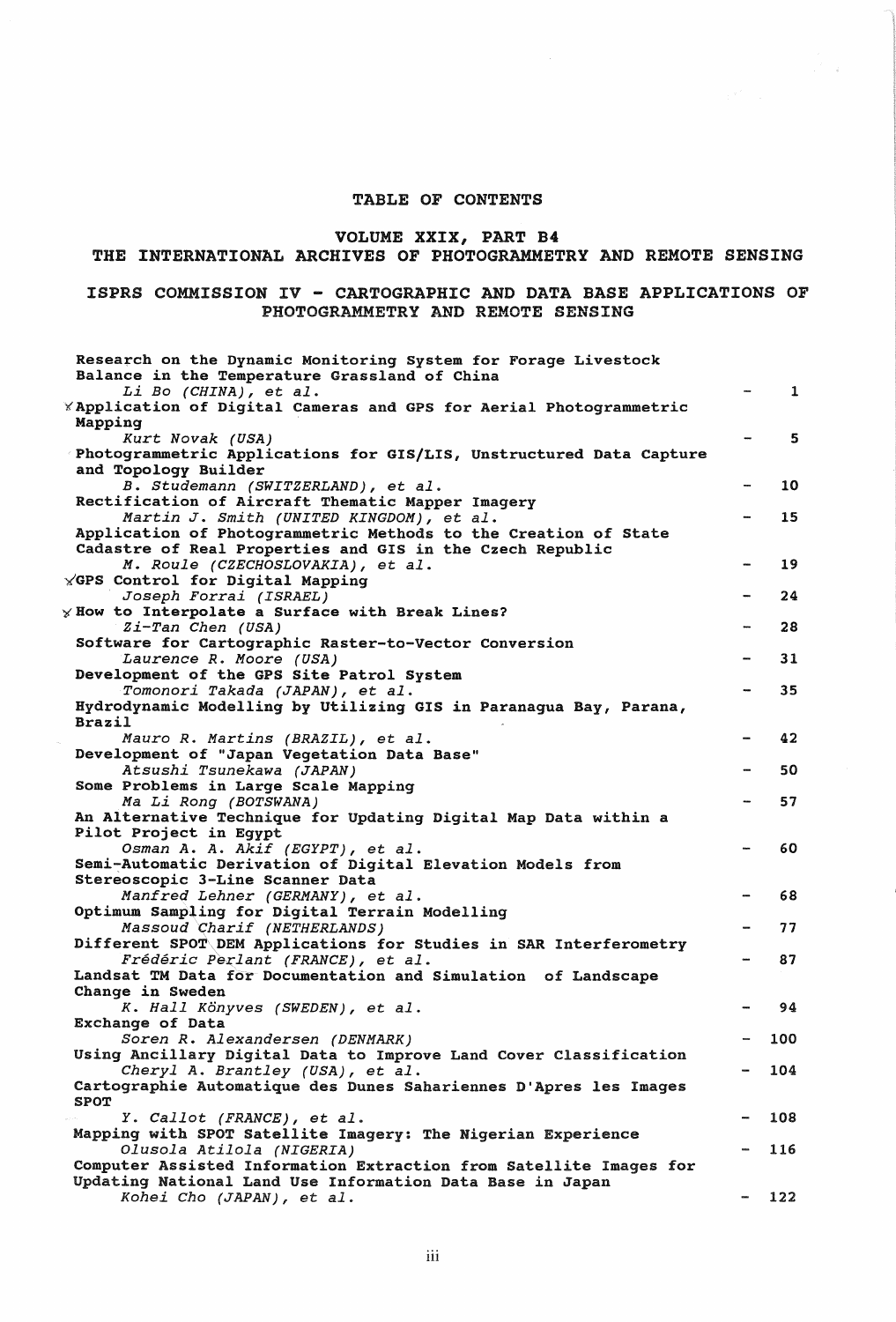| $\angle$ On the Use of the Object Oriented Paradigm for Multisensor<br>Geocoding                        |     |
|---------------------------------------------------------------------------------------------------------|-----|
| Hans W. Wehn (CANADA), et al.                                                                           | 130 |
| Cartographic Amalgamation of Area Objects<br>Lars Schylberg (SWEDEN)                                    | 135 |
| Computer-Assisted Cartographic Generalization and Its Practical                                         |     |
| Application with PHOCUS                                                                                 |     |
| Philipp Willkomm (GERMANY)<br>Photogrammetric Contribution to the Romanian Cadastre Development         | 139 |
| Nicolae Zegheiu (ROMANIA)                                                                               | 143 |
| A Chinese Digital Mapping System with Photogrammetric Method                                            |     |
| Jen-hsing Hsieh (CHINA-TAIPEI), et al.<br>$\forall$ Tolerances in Digital Mapping                       | 150 |
| Constantin Nitu (ROMANIA), et al.                                                                       | 158 |
| Redresseur d'Images Numériques                                                                          |     |
| Michel Boulianne (CANADA), et al.                                                                       | 160 |
| From Satellite Image to a Map - a New Guide Map for Finnish Rural<br>Areas                              |     |
| Kari Tuukkanen (FINLAND), et al.                                                                        | 166 |
| Seam Smoothing of Digital Color Mosaics                                                                 |     |
| Hao-Hsiung Huang (CHINA-TAIPEI)<br>Application of the Multi-Level Sampling Interpretation of            | 172 |
| Remotely Sensed Imagery in Terrain Survey and Mapping                                                   |     |
| Shaoxiang Ni (CHINA), et al.                                                                            | 178 |
| Small to Large-Scale Mapping Using Multi-Resolution Image Data                                          |     |
| Johannes Raggam (AUSTRIA), et al.                                                                       | 184 |
| An Accuracy Study of a DEM Generated from SPOT<br>Jude X. Huang (USA), et al.                           | 192 |
| Accuracy and Quality Control of Photogrammetric Digital Map                                             |     |
| Production in Istanbul                                                                                  |     |
| H. Erdogan Örüklü (TURKEY), et al.<br>A Comparison of the Effectiveness of Four Data Capture Production | 193 |
| Lines                                                                                                   |     |
| S. P. Goel (NETHERLANDS), et al.                                                                        | 197 |
| X Contour Lines Evaluated from Data Base Analysis                                                       | 205 |
| Osama M. Moussa (EGYPT), et al.<br>GPS - Photogrammetric - CG Plane Table Mapping and CAD Globe         |     |
| Hiroyuki Hasegawa (JAPAN), et al.                                                                       | 208 |
| Some Approaches to Automatic Drawing Meteorological Maps by Computer                                    |     |
| Liu Qizhen (CHINA), et al.<br>Orthoimage Generation in a GIS Environment                                | 216 |
| Tian-Yuan Shih (CANADA), et al.                                                                         | 221 |
| Les Besoins D'Etablissement d'un Cadastre National au Congo                                             |     |
| E. Mabiala Taty (CONGO)                                                                                 | 224 |
| The Indonesian Standards for the Exchange of Digital Data Between<br>Various GIS Systems                |     |
| M. Mostafa Radwan (NETHERLANDS), et al.                                                                 | 232 |
| A Thematic Map Reading System                                                                           |     |
| Di Kaichang (CHINA), et al.                                                                             | 237 |
| Experiences on the Photogrammetric Digital Mapping for Istanbul<br>Land Information System              |     |
| Ayhan Alkis (TURKEY), et al.                                                                            | 245 |
| Experience in Digital Photogrammetric Mapping                                                           |     |
| Jee-Cheng Wu (CHINA-TAIPEI)                                                                             | 248 |
| The Digital Mapping Process of the Basic Map of Finland<br>1:10,000/1:20,000                            |     |
| Jukka Artimo (FINLAND)                                                                                  | 252 |
| A Digital Urban Space Model - A Three Dimensional Modelling                                             |     |
| Technique of Urban Space in a GIS Environment (IP)<br>Ryosuke Shibasaki (JAPAN), et al.                 | 257 |
| Automatic Contour Labeling for Scanned Topographic Maps                                                 |     |
| Chao-hsiung Wu (USA), et al.                                                                            | 265 |
| <b>ZI-AEDAS:</b><br>An Automatic Elevation Data Acquisition System                                      |     |
| Qian Zeng-Bo (CHINA), et al.                                                                            | 270 |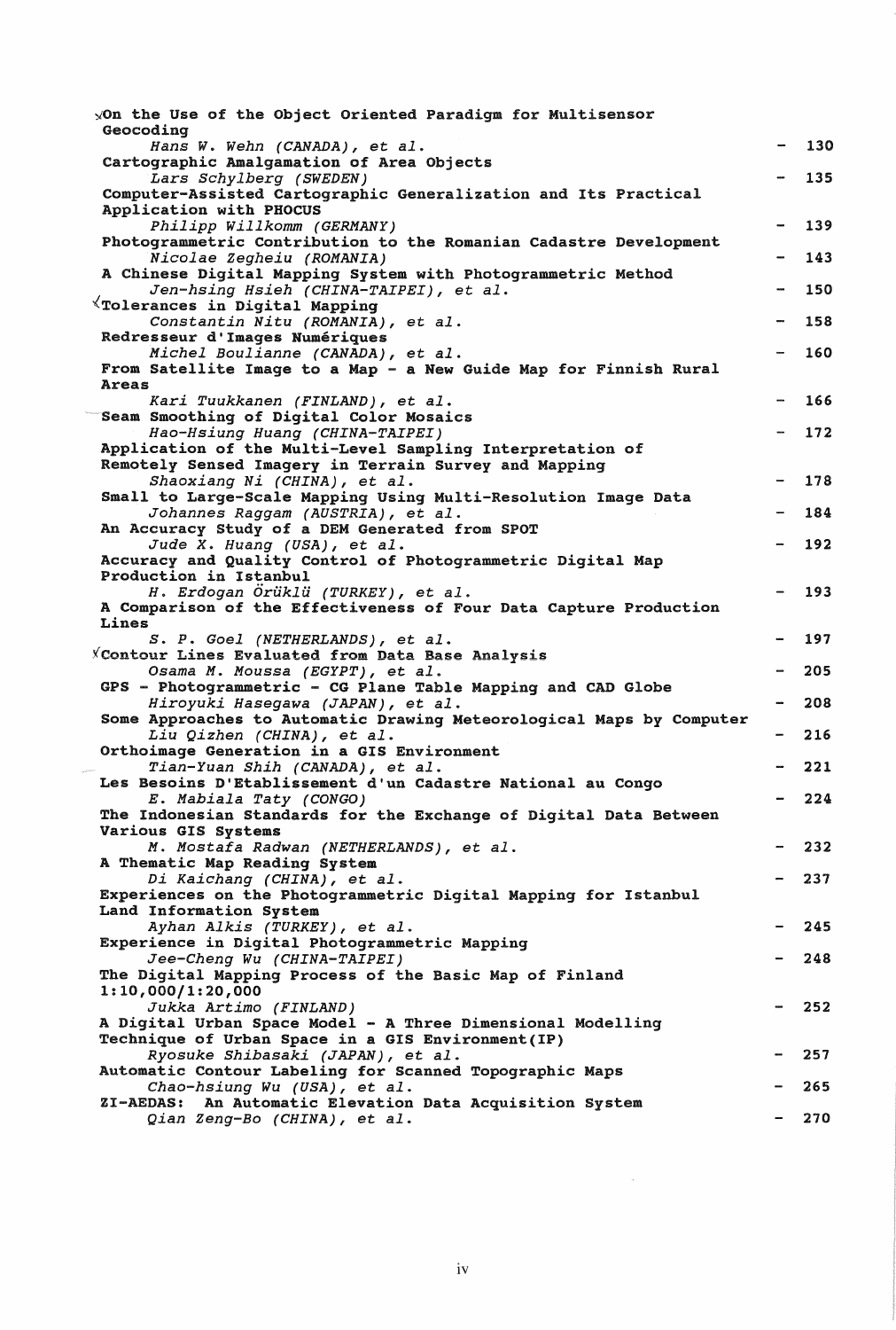| Palaeoseismic Faulting and Landslides Triggered by Earthquakes in                                                |     |
|------------------------------------------------------------------------------------------------------------------|-----|
| Ecuador from Airborne and Spaceborn Images<br>Alessandro Tibaldi (ITALY)                                         | 273 |
| Analytic Stereomapping Using SPOT Imagery<br>Yubiao Zhong (CHINA)                                                | 280 |
| Stereoscopic Accuracy of SPOT Imageries<br>Maarouf A. M. Diefallah (QATAR)                                       | 285 |
| Agricultural Land Cover and Forest Classification of Landsat Data<br>in the Province of Bolu                     |     |
| A. Nejat Evsahibioglu (TURKEY), et al.                                                                           | 289 |
| Updating Maps of Soils Through Landsat Images<br>Gilberto J. Garcia (BRAZIL), et al.                             | 296 |
| $\chi$ Mapping from Multisensor Stereo Images with Analytical Plotter<br>Remy J. Ackermann (NETHERLANDS), et al. | 303 |
| Satellite Image Maps - Experiences, Problems and Chances                                                         |     |
| Joerg Albertz (GERMANY), et al.<br>A Model for the Orientation of Alongtrack Satellite Stereopairs               | 309 |
| Francelina A. Neto (UNITED KINGDOM)                                                                              | 315 |
| Monitoring Near and Off Shore Sediment Formations by Satellite<br>Charles C. Watson, Jr. (USA)                   | 321 |
| Geological Mapping in Arid Regions of Africa Using Satellite Data                                                |     |
| - Integration of Visual and Digital Techniques                                                                   | 325 |
| Franz K. List (GERMANY), et al.<br>Border Mapping Using Satellite Imagery: The Nigerian Experience               |     |
| S. O. Ihemadu (NIGERIA)                                                                                          | 333 |
| Topographic Mapping Method Using SPOT Imagery<br>Minoru Akiyama (JAPAN)                                          | 336 |
| Computer Assisted Production of Planimetric Data: An Industrial                                                  |     |
| Approach<br>Philippe Nonin (FRANCE)                                                                              | 342 |
| The Panoramic Projection of the Globe from Satellites                                                            |     |
| Wagih N. Hanna (EGYPT)                                                                                           | 346 |
| SPOT Data for Urban Land-Cover Mapping and Road Map Revision<br>Bengt Paulsson (KENYA)                           | 352 |
| Metric Information Extraction from SPOT Images and the Role of<br>Polynomial Mapping Functions                   |     |
| Emmanuel P. Baltsavias (SWITZERLAND), et al.                                                                     | 358 |
| Feature Extraction Comparison of Image Analysis Systems and<br>Geographic Information Systems                    |     |
| J. Gairns (CANADA), et al.                                                                                       | 365 |
| On the Use of Control Features for Rectification of Satellite                                                    |     |
| Images<br>Gabriel E. Ajayi (GERMANY)                                                                             | 370 |
| Accuracy Improvement of Three Dimensional Positioning Using SPOT                                                 |     |
| Imagery<br>Yeu Bock-Mo (SOUTH KOREA), et al.                                                                     | 372 |
| Génération de Cartes Planimétriques Automatisées dans la Region                                                  |     |
| Brésilienne de l'Amazonia avec Images du Senseur Landsat-TM<br>Luis A. de Andrade (BRAZIL), et al.               | 378 |
| A Photomap of China with NOAA AVHRR Data                                                                         |     |
| Huang Qian (CHINA), et al.<br>Extraction of Landslide Areas Using MSS Data and Thematic Map                      | 381 |
| Database System                                                                                                  |     |
| Masaaki Shikada (JAPAN), et al.                                                                                  | 386 |
| Prise en Compte des Différences Photométriques Entre Images Dans<br>les Techniques de Stéréorestitution          |     |
| Jacques Petit-Frère (FRANCE)                                                                                     | 392 |
| Geometric Correction of SPOT Image with Use of DEM<br>Oswaldo C. Barbosa (BRAZIL)                                | 399 |
| Construction of a Global Environment Database from Satellite Remote                                              |     |
| Sensing Data - Estimation of Air Temperature on Kyushu Island                                                    | 406 |
| Yojiro Utsunomiya (JAPAN)<br>Accuracy Evaluation by GCP Acquisition Method in Bundle Adjustment                  |     |
| for SPOT Imagery                                                                                                 |     |
| Yeu Bock-Mo (SOUTH KOREA), et al.                                                                                | 412 |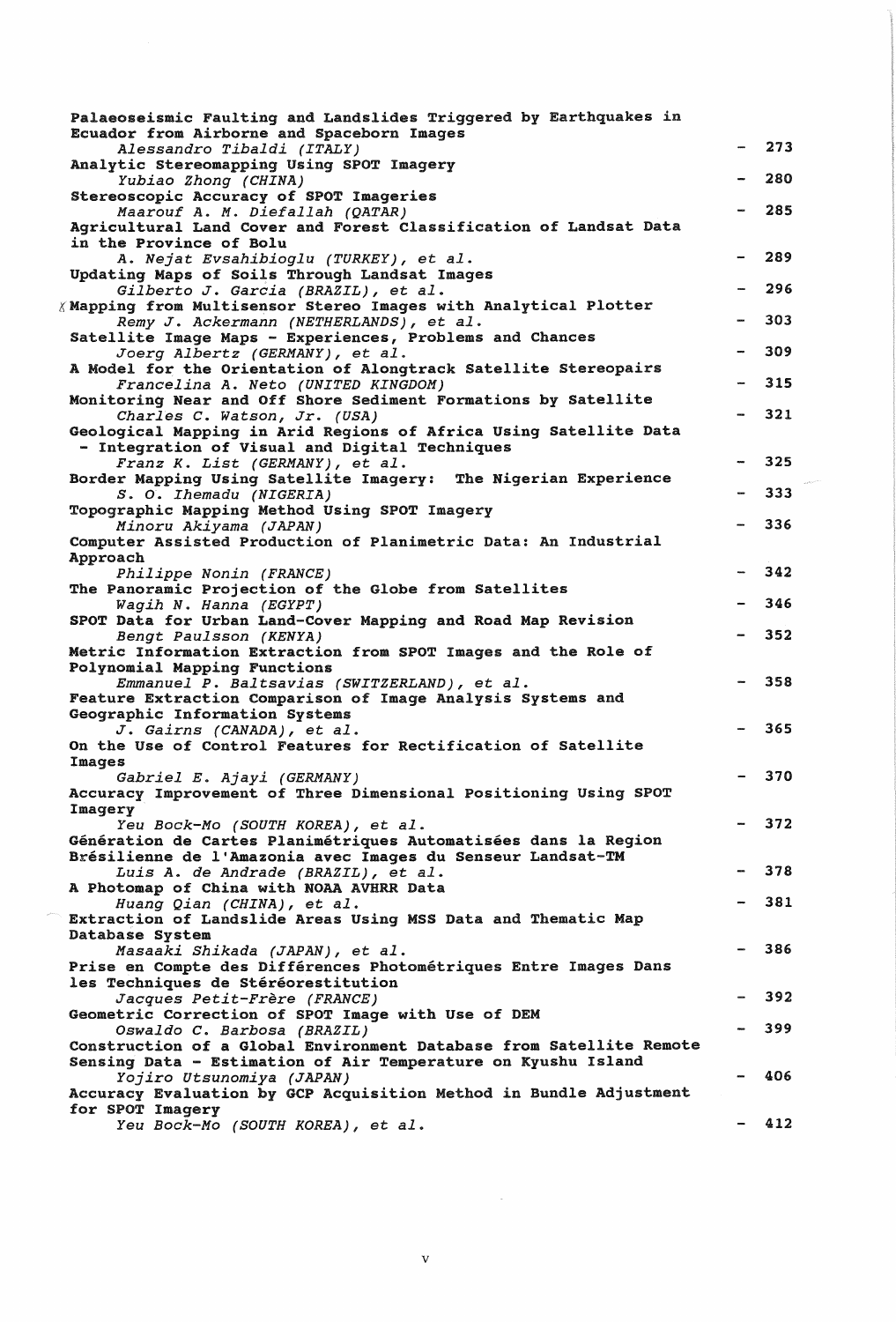| Pan Amazonia Deforested Zones in French Guiana Using SPOT Data and a<br>Geographic Information System                                                                    |     |
|--------------------------------------------------------------------------------------------------------------------------------------------------------------------------|-----|
| Denis Girou (FRENCH GUIANA), et al.<br>Three Dimensional Data from SAR Images                                                                                            | 418 |
| Ian J. Dowman (UNITED KINGDOM), et al.<br>Topographic Mapping Using Satellite Images: How Feasible in<br>Developing Countries?                                           | 425 |
| Gabriel E. Ajayi (GERMANY)<br>Génération de Images du Senseur HRV-SPOT en Pseudo-Couleur Naturel<br>avec l'Objetif de Confection de Cartes sur Fonds d'Images Satellaire | 428 |
| Luis A. de Andrade (BRAZIL)<br>Forest Cover and Land Use Mapping of a Region of Barak Valley of                                                                          | 432 |
| Assam, India Using IRS LISS-II Imagery<br>J. K. Ghosh (INDIA), et al.                                                                                                    | 435 |
| An Analysis of the Precision of a DEM Obtained from SPOT Data<br>Auke de Haan (ITALY)                                                                                    | 440 |
| Accuracy of SPOT Triangulation with Very Few or No Ground Control<br>Points                                                                                              |     |
| Isabelle Veillet (FRANCE)<br>Mapping Potential of Remote Sensing Sensors(IP)                                                                                             | 448 |
| Gottfried Konecny (GERMANY), et al.                                                                                                                                      | 451 |
| A Simulation Study on Point Determination for the MOMS-02/D2 Space<br>Project Using an Extended Functional Model                                                         |     |
| H. Ebner (GERMANY), et al.<br>Automatic Photogrammetric Processing of Spot Imagery for Point                                                                             | 458 |
| Determination, DTM Generation and Orthoprojection<br>Christian Heipke (GERMANY), et al.                                                                                  | 465 |
| Topographic Mapping with SPOT in Polar Regions<br>Frank Pattyn (BELGIUM)                                                                                                 | 472 |
| Automized Updating of Road Databases from Scanned Aerial Photographs<br>M. E. de Gunst (NETHERLANDS), et al.                                                             | 477 |
| Orientation Tests of Yzerman APY Instrument<br>Mustafa Turker (UNITED KINGDOM), et al.                                                                                   | 485 |
| DIGIRAST: The Powerful Entry Level Interactive Semi-Automatic<br>Digitizer                                                                                               |     |
| R. Casini (ITALY), et al.<br>Low Cost Feature Extraction from Aerial Photographs for Data Base                                                                           | 490 |
| <b>Revision</b><br>Theodore Bouloucos (NETHERLANDS), et al.                                                                                                              | 493 |
| Satellite Image Data and Their Potential for the Commercial Use of<br>Updating and Creating of Large Scale Topographic Maps                                              |     |
| Christian G. Hoffmann (AUSTRIA)<br>The Use of Linear Features as Reference Datum in Digital Map                                                                          | 499 |
| Revision<br>Jussi Heikkinen (FINLAND), et al.                                                                                                                            | 500 |
| Nautical Charting Applications of Photogrammetry and Remote Sensing<br>Andrew R. Kilbride (UNITED KINGDOM)                                                               | 507 |
| Information Optical Detection in Topographical Maps Digital<br><b>Actualisation Process</b>                                                                              |     |
| Niculae Raducanu (ROMANIA), et al.<br>Raster Based 1/25,000 Topographic Map Revision                                                                                     | 514 |
| Masanori Koide (JAPAN), et al.                                                                                                                                           | 517 |
| Apport de L'Imagerie Numerique a la Caracterisation de Mouvements de<br>Terrain de Grande Ampleur                                                                        |     |
| François Girault (FRANCE), et al.<br>Updating Elevation Data Bases - Merging Old and New Data                                                                            | 523 |
| Poul Frederiksen (DENMARK)<br>Photogrammetry in Land Morphology Monitoring                                                                                               | 526 |
| Ion Nelu Leu (ROMANIA)<br>Digital Map Revision in a Hybrid Geographic Information System                                                                                 | 531 |
| Eugene Derenyi (CANADA), et al.<br>Bulgarian Experience in Devising Automated Technology for                                                                             | 533 |
| Large-Scale Mapping<br>Ivan Katzarsky (BULGARIA), et al.                                                                                                                 | 537 |
|                                                                                                                                                                          |     |

 $\label{eq:1} \frac{1}{2} \sum_{i=1}^n \frac{1}{2} \sum_{j=1}^n \frac{1}{2} \sum_{j=1}^n \frac{1}{2} \sum_{j=1}^n \frac{1}{2} \sum_{j=1}^n \frac{1}{2} \sum_{j=1}^n \frac{1}{2} \sum_{j=1}^n \frac{1}{2} \sum_{j=1}^n \frac{1}{2} \sum_{j=1}^n \frac{1}{2} \sum_{j=1}^n \frac{1}{2} \sum_{j=1}^n \frac{1}{2} \sum_{j=1}^n \frac{1}{2} \sum_{j=1}^n \frac{1}{$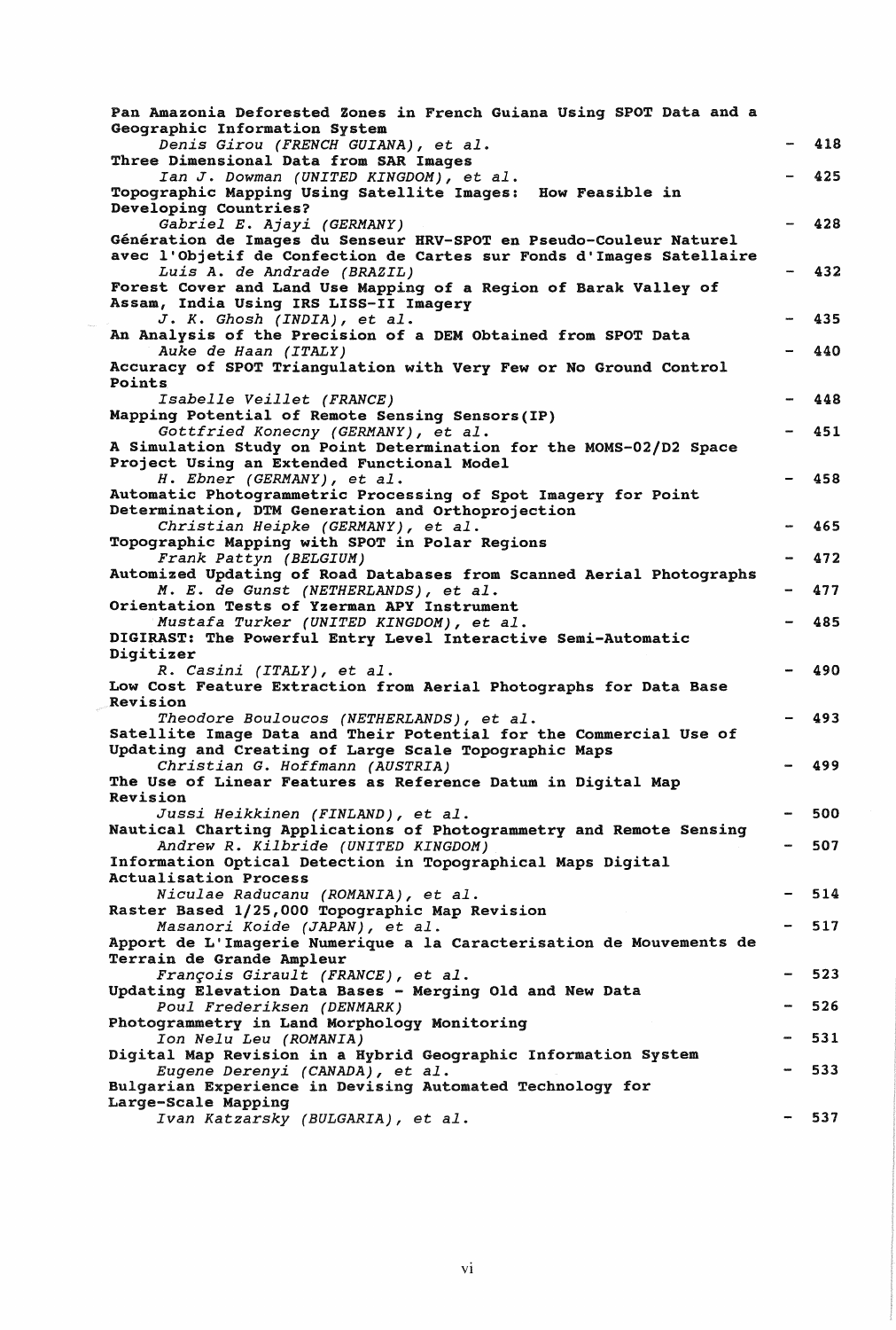| A Study on the Automatic Revision of the European Community's<br>CORINE Land Cover Database Using Satellite Data |     |
|------------------------------------------------------------------------------------------------------------------|-----|
| Graeme Wilkinson (ITALY), et al.                                                                                 | 543 |
| Semi-Automatic Revision of Topographic Maps from Satellite Imagery                                               | 549 |
| Rune Solberg (NORWAY), et al.<br>Evaluation of SPOT Data for Topographic Map Revision at the National            |     |
| Land Survey of Sweden                                                                                            |     |
| Bo Malmström (SWEDEN), et al.                                                                                    | 557 |
| Accuracy of Superimposition<br>A. Van Voorden (NETHERLANDS), et al.                                              | 563 |
| Automatic Feature Extraction for Map Revision                                                                    |     |
| Hiroshi Murakami (JAPAN), et al.                                                                                 | 569 |
| Updating Cartographic Data Bases - Merging Old and New Data<br>Ole Jacobi (DENMARK)                              | 576 |
| A Knowledge-Based System Approach to Thematic Mapping                                                            |     |
| Zhang Wenxing (CHINA), et al.                                                                                    | 580 |
| Bundle Adjustment with Model Coordinates                                                                         |     |
| Karsten Jacobsen (GERMANY)<br>Spezielle Fernerkundungstechnik für Raumbezogene Forschungsprojekte                | 585 |
| M. Gruber (AUSTRIA), et al.                                                                                      | 589 |
| Final Report of W.G. IV/4: Standards for Photogrammetric Procedures(IP)                                          |     |
| Jon Kure (NETHERLANDS), et al.                                                                                   | 594 |
| OEEPE Test on Orthophoto and Stereo-Orthophoto Accuracy                                                          | 600 |
| Guy Ducher (FRANCE)<br>The Visualisation of GIS Generated Information Quality                                    |     |
| Corné P. J. M. van Elzakker (NETHERLANDS), et al.                                                                | 608 |
| A Simple OODBMS and Its Application to the Pictorial Information                                                 |     |
| System for Photogrammetry                                                                                        | 616 |
| Qian Zeng-Bo (CHINA), et al.<br>"Danmarks Kortverk" The Integrated Digital Map (IDM) of Denmark -                |     |
| Utopia or Existentialism                                                                                         |     |
| Tord Bengtsson (DENMARK)                                                                                         | 620 |
| GIS for a Small City Using GPS and Photogrammetry<br>K. Jeyapalan (USA), et al.                                  | 627 |
| Study on the Computer Dynamic Simulation of the Yellow River Delta                                               |     |
| Environmental Evolution                                                                                          |     |
| Chen Feng (CHINA), et al.                                                                                        | 636 |
| Automated River Line and Catchment Area Extraction from DEM Data                                                 | 642 |
| <i>Wolfgang Rieger (AUSTRIA)</i><br>Study of Geographical Information System to Renew the Landslide              |     |
| Distribution                                                                                                     |     |
| Takayuki Inomata (JAPAN), et al.                                                                                 | 650 |
| Automatic Data Acquisition from Topographic Maps Using a Knowledge<br>Based Image Analysis System                |     |
| Norbert Ebi (GERMANY), et al.                                                                                    | 655 |
| Computer-Assisted Generalization - An Important Software Tool in GIS                                             |     |
| Bernd M. Powitz (GERMANY)                                                                                        | 664 |
| Image Rectification in a GIS Environment<br>Tian-Yuan Shih (CANADA), et al.                                      | 673 |
| Analysis of Regional Geologic Hazards (Landslide) Using GIS                                                      |     |
| Technology                                                                                                       |     |
| Youn-Jong Kim (SOUTH KOREA), et al.                                                                              | 675 |
| Management of Illegal Slope Land Uses in Taipei City                                                             | 681 |
| Jenug-Hsiung Wu (CHINA-TAIPEI), et al.<br>The Significance of SPOT Imagery to GIS Applications: A Comparison     |     |
| of Databases, their Accuracies and Uses                                                                          |     |
| Thomas W. Lenzen (USA)                                                                                           | 683 |
| Integration of GIS and Methods for Digital Image Map Production                                                  |     |
| Martin R. Kaehler (GERMANY), et al.<br>Automatische Fehlerentdeckung bei der Flächenbildung und deren            | 688 |
| Anwendungsmöglichkeiten in Geo-informationssystemen                                                              |     |
| S. Zhang (GERMANY)                                                                                               | 696 |
| Input Procedures for TM-Landsat Photographic Products into a GIS<br>Environment                                  |     |
| Júlio C. L. d'Alge (BRAZIL), et al.                                                                              | 701 |
|                                                                                                                  |     |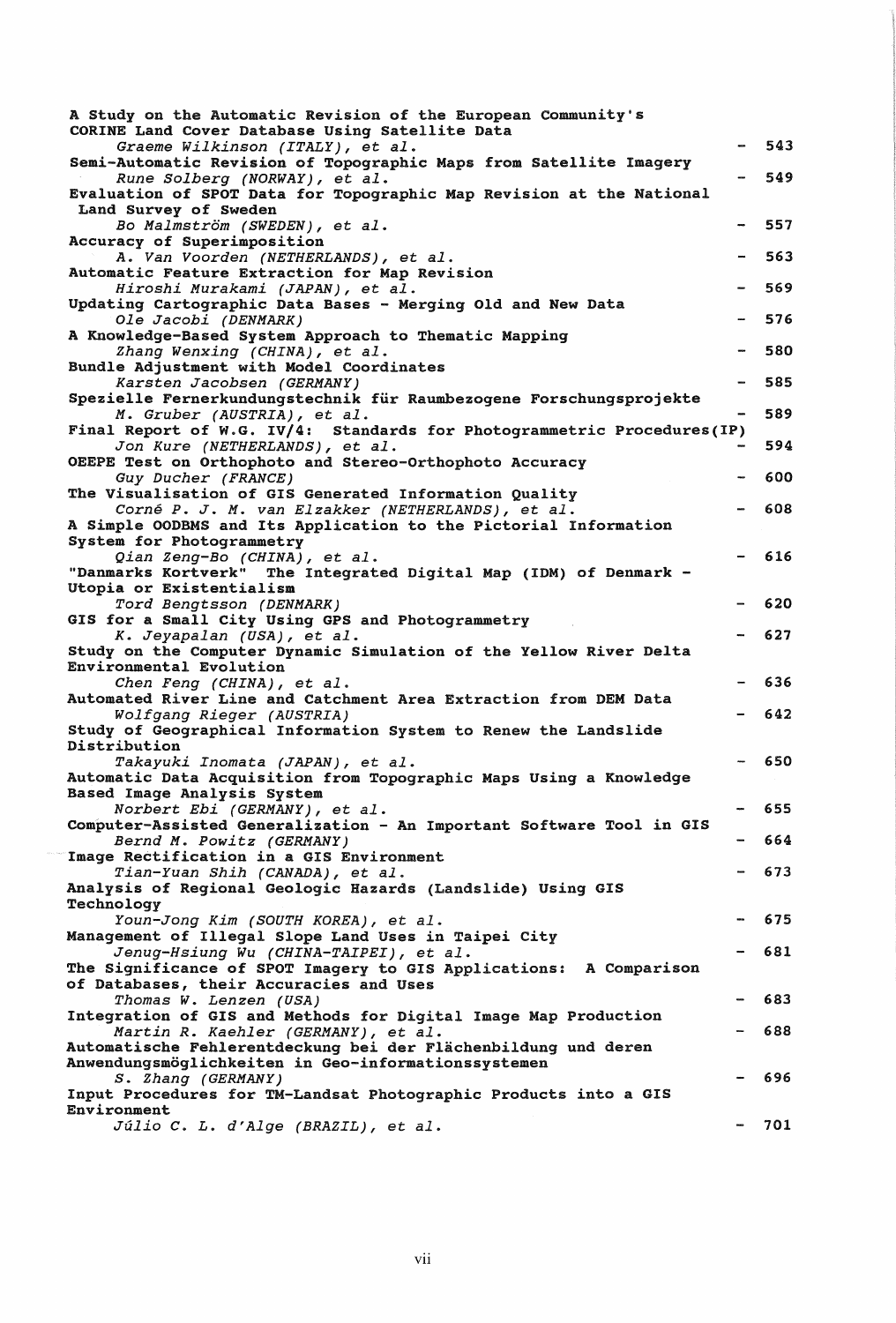| LIS/GIS for the Danube Delta                                                                            |     |
|---------------------------------------------------------------------------------------------------------|-----|
| Nicolae Zegheiu (ROMANIA), et al.                                                                       | 705 |
| Soil and Water Conservation Engineering Using a 3-D GIS<br>Mu-Lin Wu (CHINA-TAIPEI), et al.             | 710 |
| Forest Mangagement Information System (FORMIS): An Application of<br>GIS in the Forestry in Turkey      |     |
| Gönül Toz (TURKEY), et al.<br>Deformable Model for Image Segmentation                                   | 713 |
| Yaonan Zhang (NETHERLANDS)<br>Land Use Statistics Using Automatic Scan Digitizing Method                | 720 |
| Wen Shimin (CHINA)<br>Creating an Information System to Integrate Remote Sensing Data with              | 729 |
| GIS Data for Railway Design<br>Wei Xie (CHINA)                                                          | 735 |
| Studies in Urban Green Ecology and establishment of Information<br>System                               |     |
| Zhou Jianhua (CHINA)                                                                                    | 739 |
| Evaluation of Land Resources Using Geographic Information System<br>Tian Lianghu (CHINA), et al.        | 747 |
| GIS as a Multipurpose Platform<br>Arbind M. Tuladhar (NETHERLANDS)                                      | 751 |
| An Ideal Map Projection for Global GIS Output                                                           |     |
| Piotr Laskowski (USA)                                                                                   | 754 |
| Spatial Modeling and Monitoring of Biodiversity Using Biophysical                                       |     |
| Land Units (BLU)<br>Crista S. Carroll (USA), et al.                                                     | 757 |
| Utilization of GIS for Road Management                                                                  |     |
| Hidemi Kashima (JAPAN), et al.                                                                          | 761 |
| A Study of Facility Management System in the Computer Aided Design<br>Using 3 Dimensional Data Base     |     |
| Uesugi Kohei (JAPAN), et al.                                                                            | 768 |
| Design and Implementation of GIS Based Digital Image Processing                                         |     |
| System<br>M. Halim (CANADA), et al.                                                                     | 776 |
| Application of Geographic Information System (GIS) and Remote                                           |     |
| Sensing to Land Assessment in the Philippines                                                           |     |
| Julius P. Maling (PHILIPPINES)<br>A Prolog-Based Mars Information System                                | 781 |
| Anthony C. Cook (UNITED KINGDOM), et al.                                                                | 788 |
| Stereo-Mapping of Planet Venus from Magellan SAR Images: A Status                                       |     |
| Report<br>Franz W. Leberl (USA), et al.                                                                 | 795 |
| Automated Digital Topographic Mapping Techniques for Mars                                               |     |
| Timothy Day (UNITED KINGDOM), et al.                                                                    | 801 |
| Application of FAST Vision for Digital Terrain Model Generation<br>B. Kaiser (GERMANY), et al.          | 809 |
| Digital Elevation Models for Identification of Potential Wetlands                                       |     |
| Petter Pilesjö (SWEDEN), et al.                                                                         | 817 |
| Contribution to the DTM's Study (DTM on Drainage Studies)<br>Evangelos Patmios (GREECE)                 | 823 |
| Digital Elevation Model for Photogrammetric Measurements of Soil                                        |     |
| Erosion                                                                                                 |     |
| Julian C. Barbalata (CANADA), et al.<br>The "Flowing" Accumulation Method and Its Application for Earth | 831 |
| Surface Analysis                                                                                        |     |
| Yaroslav V. Golda (UKRAINE)                                                                             | 836 |
| Contours Generated by a Digital Terrain Model with Topological<br>Triangle Network Format               |     |
| William W.-K. Chang (USA)                                                                               | 843 |
| Primary Data Analysis and Preparation for DTM Generation                                                |     |
| G. Aumann (GERMANY), et al.<br>Effect of Planimetric Correction with a Few GCP's on Terrain Height      | 850 |
| Estimation with Stereo Pair                                                                             |     |
| Kohei Arai (JAPAN), et al.                                                                              | 857 |
| Automatic Compilation of Contour Lines by Local DTM Method<br>Bokuro Urabe (JAPAN)                      | 861 |
|                                                                                                         |     |